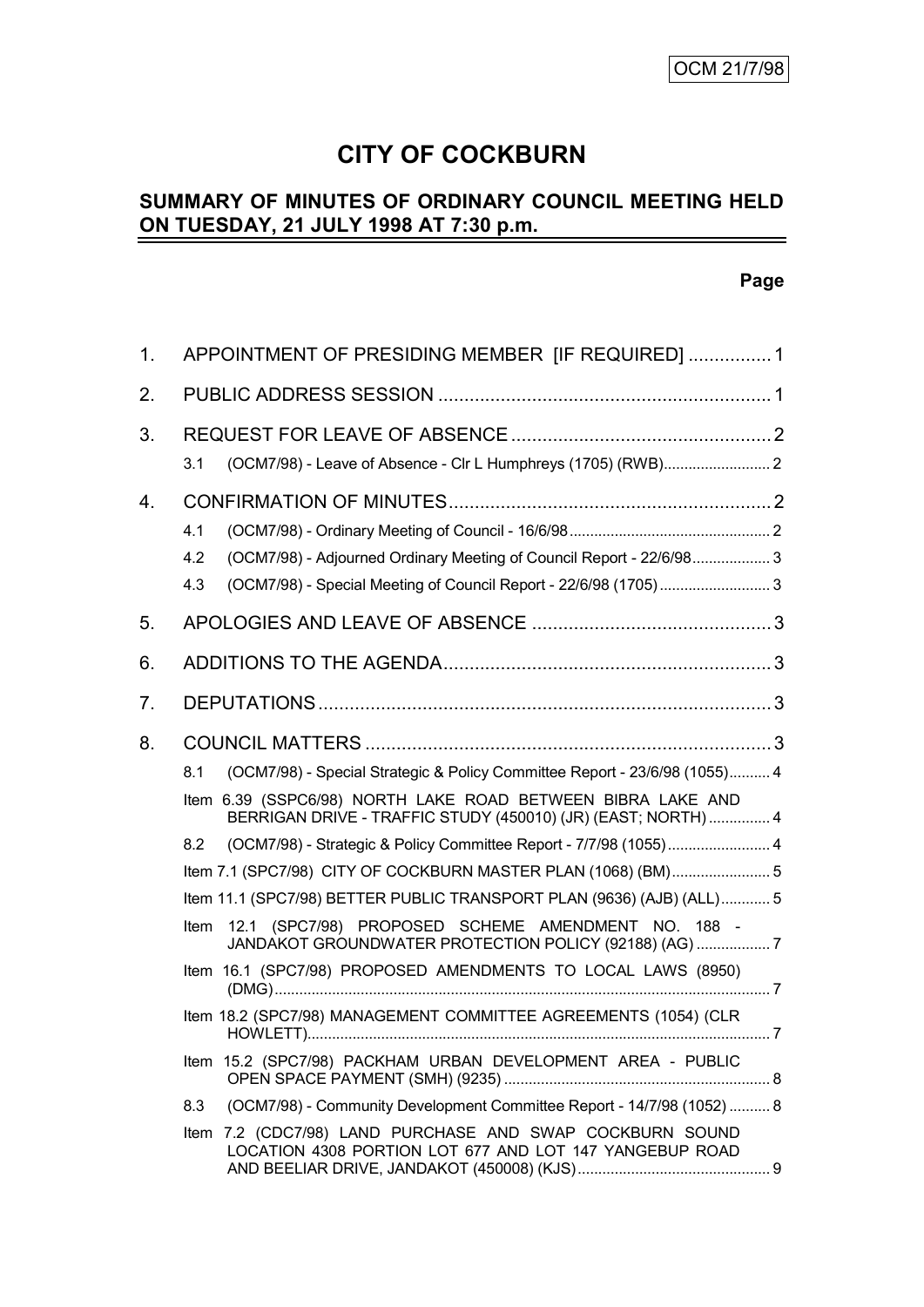|     | Item 14.2 (CDC7/98) RECREATION ADVISORY COMMITTEE (8162) (LJCD) 9 |                                                                                                                                                                                     |  |  |  |  |
|-----|-------------------------------------------------------------------|-------------------------------------------------------------------------------------------------------------------------------------------------------------------------------------|--|--|--|--|
|     |                                                                   | Item 17.3 (CDC7/98) COOLBELLUP SPORTING ASSOCIATION (1101743) (RA)                                                                                                                  |  |  |  |  |
|     |                                                                   | Item 17.4 (CDC7/98) DEBT WRITE OFF - MRS PARTINGTON/MRS STACEY                                                                                                                      |  |  |  |  |
|     |                                                                   | Item 18.2 (CDC7/98) AMENDMENT TO DELEGATED REGISTER:<br>DELEGATION DA - PD15 HEALTH ACT 1911 - AUTHORISATION OF                                                                     |  |  |  |  |
|     |                                                                   | Item 21.3 (CDC7/98) HOME OCCUPATION (MINING VEHICLE ENGINE<br>REPAIRS) - LOT 3 MUIR COURT, BANJUP - OWNER/APPLICANT: L                                                              |  |  |  |  |
|     |                                                                   | Item 23.3 (CDC7/98) BREACH OF HEALTH (FOOD HYGIENE) REGULATIONS -<br>R MURRAY, BIBRA LAKE BURGER VAN - SOUTHERN CARPARK,<br>BIBRA LAKE - PROPRIETOR: R MURRAY (6202) (1101399) (DD) |  |  |  |  |
|     |                                                                   | Item 7.3 (CDC7/98) CONSTRUCTION OF BEELIAR DRIVE/SPEARWOOD                                                                                                                          |  |  |  |  |
|     |                                                                   | Item 20.1 (CDC7/98) STAGE 9 PACKHAM SUBDIVISION - LOT 12, PART LOT<br>11, PART LOT 10 AND PART LOT 41 ROCKINGHAM ROAD,<br>SPEARWOOD - OWNERS: VARIOUS - APPLICANT: URBAN FOCUS      |  |  |  |  |
|     | Item                                                              | 21.7 (CDC7/98) PROPOSED MOTOR VEHICLE REPAIR STATION<br>(TUNING WORKSHOP) - LOT 501, UNIT 4/54 ROCKINGHAM ROAD,<br>HAMILTON HILL - OWNER/APPLICANT: P SARDELIC (2211896) (MT)       |  |  |  |  |
|     |                                                                   | Item 13.1 (CDC7/98) ATWELL RESERVE SPORTING COMPLEX -                                                                                                                               |  |  |  |  |
|     | Item                                                              | 13.2 (CDC7/98) SOUTH LAKE LEISURE CENTRE - GYMNASIUM                                                                                                                                |  |  |  |  |
|     | 8.4                                                               | (OCM7/98) - 1998 Queen's Birthday Honours List (2230) (DMG)  14                                                                                                                     |  |  |  |  |
| 9.  |                                                                   |                                                                                                                                                                                     |  |  |  |  |
|     |                                                                   | 9.1 (OCM7/98) - Urban Development Institute of Australia (U.D.I.A.) State<br>Conference - Busselton W.A. 3rd - 5th September, 1998 (9802) (DMG) 14                                  |  |  |  |  |
|     | 9.2                                                               | (OCM7/98) - Delegate - Fremantle/Cockburn Enterprise Agency (1054)                                                                                                                  |  |  |  |  |
| 10. |                                                                   |                                                                                                                                                                                     |  |  |  |  |
| 11. | MOTIONS OF WHICH PREVIOUS NOTICE HAS BEEN GIVEN15                 |                                                                                                                                                                                     |  |  |  |  |
| 12. | NOTICE OF MOTIONS FOR CONSIDERATION AT THE FOLLOWING              |                                                                                                                                                                                     |  |  |  |  |
| 13. |                                                                   |                                                                                                                                                                                     |  |  |  |  |
| 14. |                                                                   |                                                                                                                                                                                     |  |  |  |  |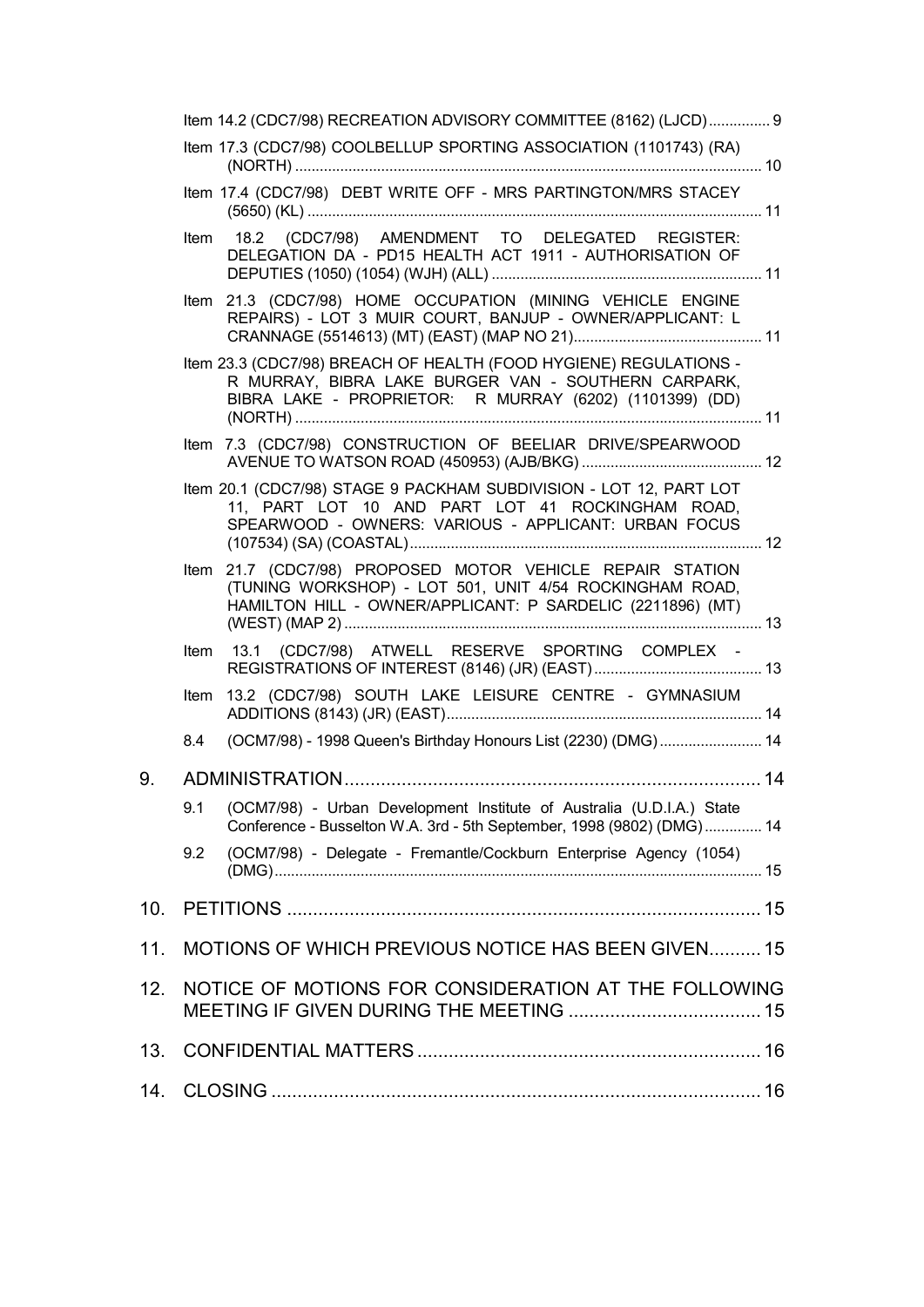# **CITY OF COCKBURN**

# **MINUTES OF ORDINARY COUNCIL MEETING HELD ON TUESDAY, 21 JULY 1998 AT 7:30 P.M.**

#### **PRESENT:**

#### **COMMITTEE MEMBERS**

| Mr S T E Battalis |  | Deputy Mayor (Presiding Member) |  |  |
|-------------------|--|---------------------------------|--|--|
| Mr S Lee          |  | Councillor                      |  |  |
| Mr C Elpitelli    |  | Councillor                      |  |  |
| Mrs S Hunt        |  | Councillor                      |  |  |
| Mr R A Lees       |  | Councillor                      |  |  |
| Mr L Howlett      |  | Councillor                      |  |  |
| Mrs N Waters      |  | Councillor                      |  |  |
| Mr M Pecotic      |  | Councillor (Arrived at 7:51pm)  |  |  |
| Mr J Gianoli      |  | Councillor                      |  |  |
| Mr J McNair       |  | Councillor                      |  |  |

#### **IN ATTENDANCE**

| Director, Administration & Community |
|--------------------------------------|
|                                      |
|                                      |
|                                      |
| Director, Planning & Development     |
|                                      |
| Secretary to Chief Executive Officer |
|                                      |

The Presiding Member declared the meeting open at 7:30pm.

#### **1. APPOINTMENT OF PRESIDING MEMBER [IF REQUIRED]**

#### **2. PUBLIC ADDRESS SESSION**

**Mr Rob Murray** spoke in relation to CDC Item 23.3 and complaints received by Council about his Burger Van business at Bibra Lake. He asked for the Health Department's assistance in resolving the issues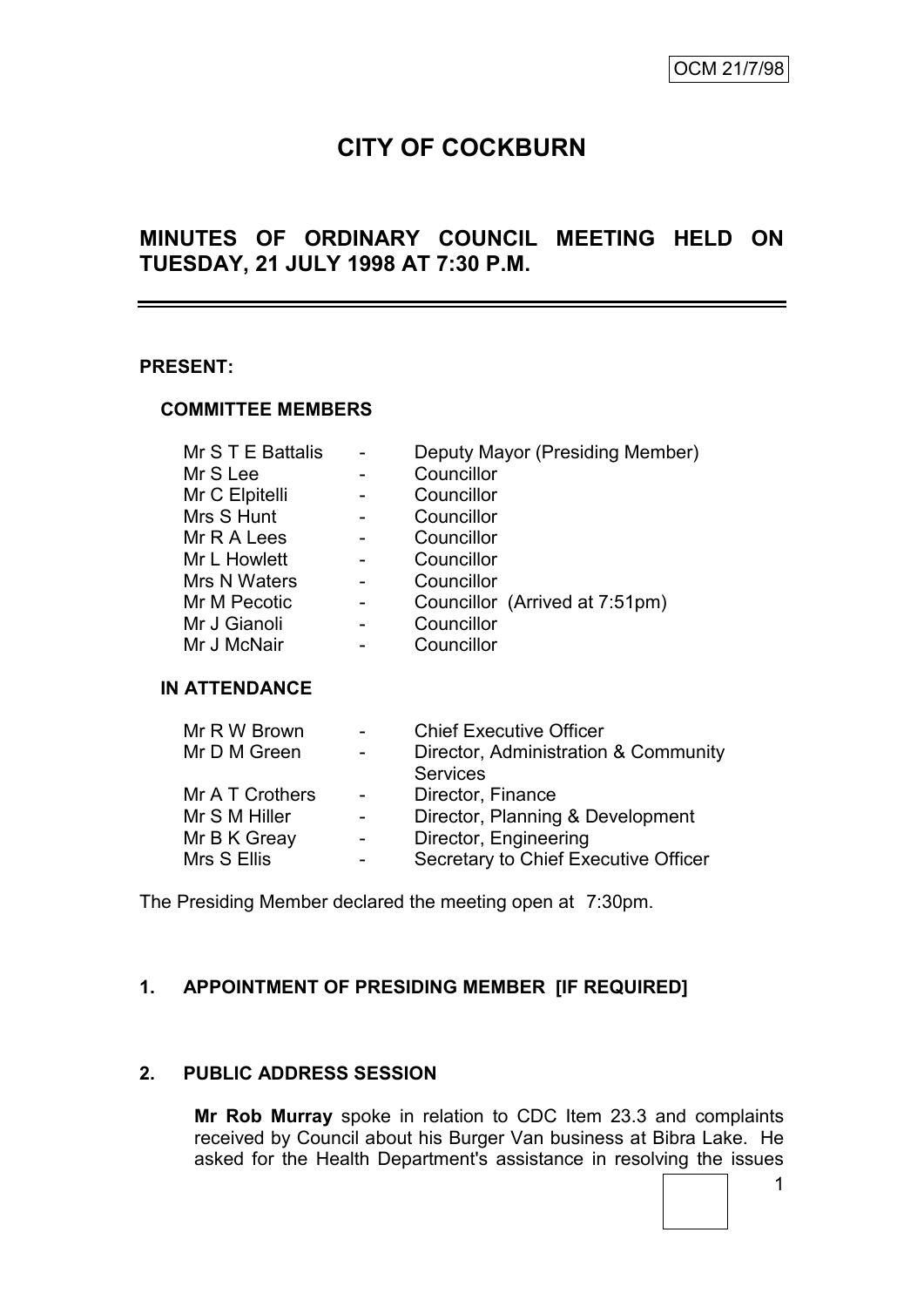mentioned and stated that he was willing to follow any instructions given by Council to satisfy the Health requirements and continue his business satisfactorily.

**Mr Colin Crook** in relation to CDC Item 10.4, had wanted Clr Wheatley to expand on this matter but the Councillor was not present to do so. Mr Crook did not feel that the report was very conclusive and didn't show all the facts and wanted to state that he was not satisfied with the contents of the report.

Mr Crook also spoke regarding SSPC Item 23.6 and the \$5000 Grant Application for the promotion of Engineering Services and Community Consultation. He asked what this was going to do and where the money would be spent. The Director Engineering responded that he understood that Council would use the funds to advertise that if anyone had a traffic problem, they now have access to general advice on how their particular traffic problem could be addressed.

#### **3. REQUEST FOR LEAVE OF ABSENCE**

**3.1 (OCM7/98) - Leave of Absence - Clr L Humphreys (1705) (RWB)**

#### **RECOMMENDATION**

That Council resolve to grant a Leave of Absence to Clr Humphreys for the period  $21^{st}$  July 1998 from ..... pm to  $18^{th}$  August 1998 inclusive.

#### **COUNCIL DECISION**

Moved Clr Lees seconded Clr Hunt, that Leave of Absence be granted to Clr Humphreys from 7:45pm on the 21 $^{\rm st}$  July 1998 to the 18<sup>th</sup> August 1998 inclusive.

# **CARRIED**

# **4. CONFIRMATION OF MINUTES**

#### **4.1 (OCM7/98) - Ordinary Meeting of Council - 16/6/98**

Moved Clr Gianoli seconded Clr Howlett, that the Minutes of the Ordinary Meeting of Council held on the  $16<sup>th</sup>$  June 1998 be confirmed subject to the Financial Declaration made by Deputy Mayor Battalis in relation to SPC6/98 Item 11.1 being amended to read as follows: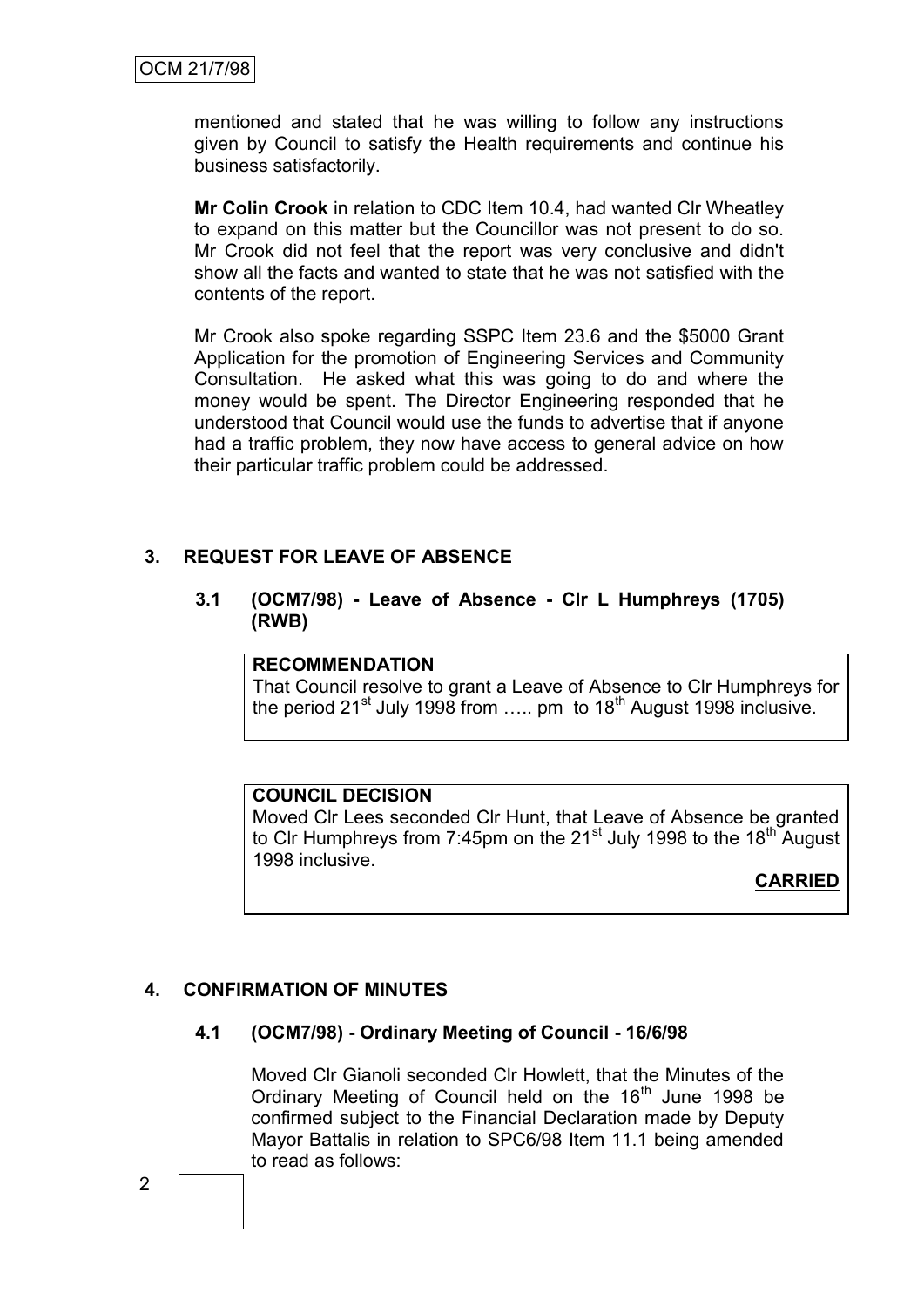The nature being that a company of which he and his wife are Directors and Shareholders, is the owner of land situated on the corner of Berrigan Drive and North Lake Road.

# **CARRIED**

# **4.2 (OCM7/98) - Adjourned Ordinary Meeting of Council Report - 22/6/98**

Moved Clr McNair seconded Clr Waters, that the Minutes of the Adjourned Ordinary Meeting of Council held on the 22<sup>nd</sup> June 1998 be confirmed.

#### **CARRIED**

#### **4.3 (OCM7/98) - Special Meeting of Council Report - 22/6/98 (1705)**

Moved Clr Howlett seconded Clr Elpitelli, that the Minutes of the Special Meeting of Council held on the 22<sup>nd</sup> June 1998 be confirmed.

**CARRIED**

#### **5. APOLOGIES AND LEAVE OF ABSENCE**

| Mayor J Grijusich | $\blacksquare$ | Leave of Absence |
|-------------------|----------------|------------------|
| CIr J Ostojich    | ۰.             | Leave of Absence |
| CIr L Humphreys   | $\blacksquare$ | Leave of Absence |
| CIr B Wheatley    | -              | Apology          |

#### **6. ADDITIONS TO THE AGENDA**

Nil

#### **7. DEPUTATIONS**

Nil

#### **8. COUNCIL MATTERS**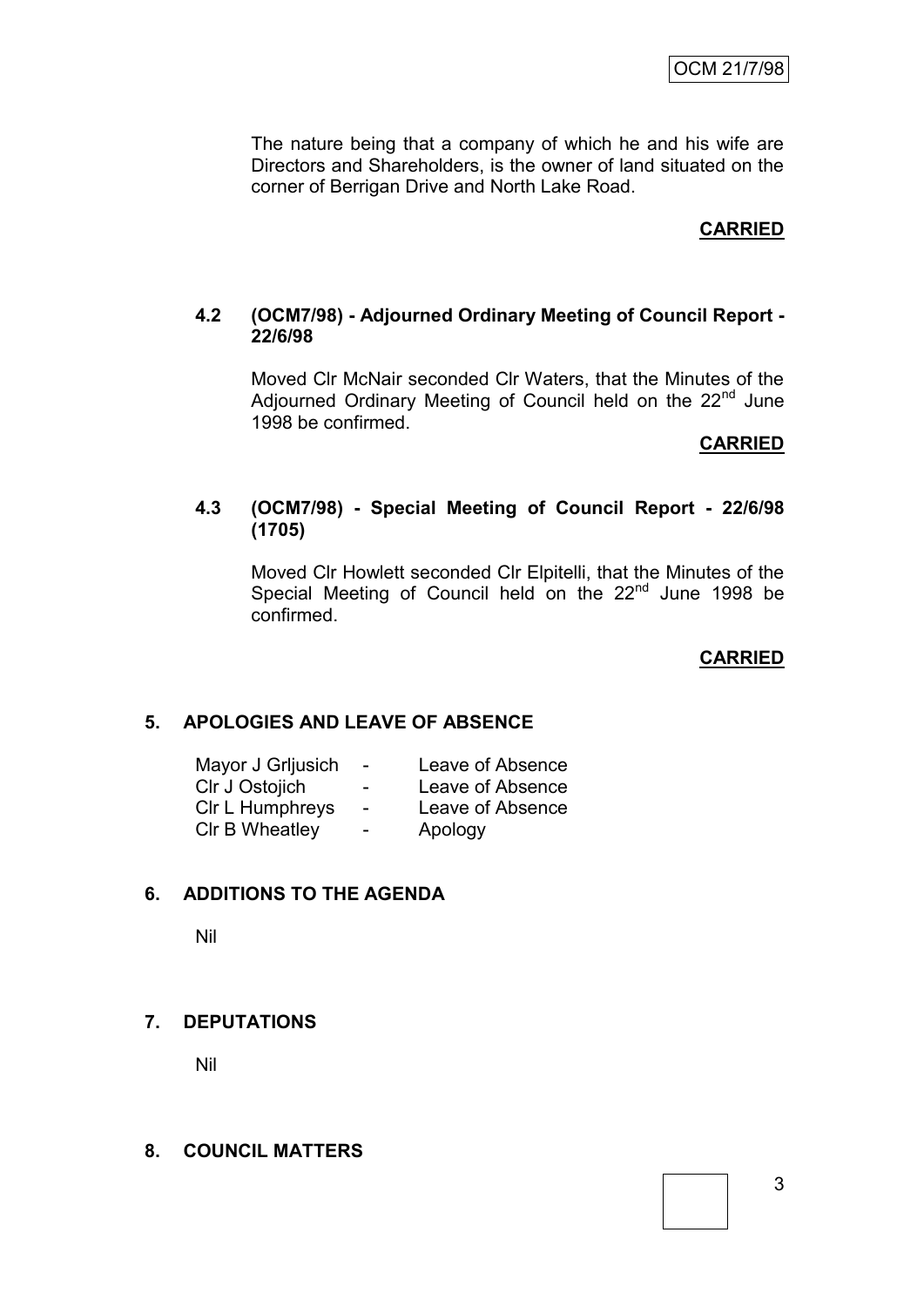#### **8.1 (OCM7/98) - Special Strategic & Policy Committee Report - 23/6/98 (1055)**

Moved Clr Howlett seconded Clr Lee, that the report of the Special Strategic and Policy Committee meeting held on the 23<sup>rd</sup> June 1998 be received and the recommendations therein adopted, with the exception of item 6.39 which is to be dealt with separately.

#### **CARRIED**

#### **Item 6.39 (SSPC6/98) NORTH LAKE ROAD BETWEEN BIBRA LAKE AND BERRIGAN DRIVE - TRAFFIC STUDY (450010) (JR) (EAST; NORTH)**

Moved Clr Howlett seconded Clr Hunt, that Item 6.39 of the Special Strategic and Policy Committee meeting held on the 23<sup>rd</sup> June 1998 be adopted.

#### **CARRIED BY ABSOLUTE MAJORITY OF COUNCIL**

#### **8.2 (OCM7/98) - Strategic & Policy Committee Report - 7/7/98 (1055)**

Moved Clr McNair seconded Clr Howlett, that the report of the Strategic and Policy Committee meeting held on the  $7<sup>th</sup>$  July 1998 be received and the recommendations therein adopted, with the exception of items 7.1, 11.1, 12.1, 15.2, 16.1 and 18.2 which are to be dealt with separately.

#### **CARRIED**

#### **DECLARATION OF FINANCIAL INTEREST**

The Chief Executive Officer read aloud the following written declaration received:

**Clr Gianoli** declared a financial interest in Item 15.2. The nature being that Southside Realty of which he is a partner, is a Selling Agent for Peremate Holdings Pty Ltd, one of the Owners in this Scheme.

AT THIS POINT THE TIME BEING 7:51PM, CLR PECOTIC JOINED THE MEETING.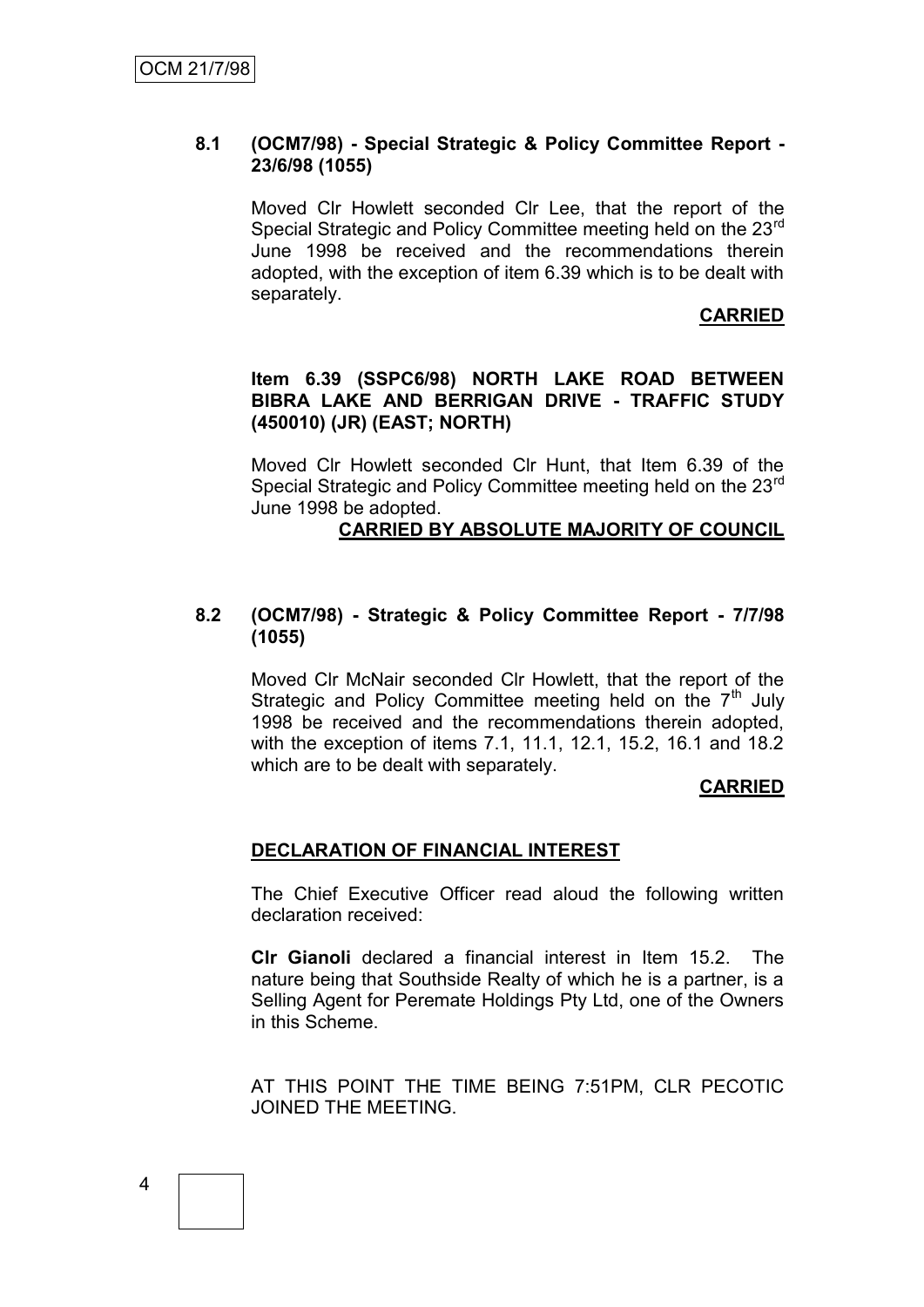#### **Item 7.1 (SPC7/98) CITY OF COCKBURN MASTER PLAN (1068) (BM)**

Moved Clr Elpitelli seconded Clr Howlett, that Item 7.1 of the Strategic and Policy Committee meeting held on the  $7<sup>th</sup>$  July 1998 be adopted.

# **CARRIED**

#### **Item 11.1 (SPC7/98) BETTER PUBLIC TRANSPORT PLAN (9636) (AJB) (ALL)**

Moved Deputy Mayor Battalis seconded Clr Howlett, that Item 11.1 of the Strategic and Policy Committee meeting held on the  $7<sup>th</sup>$  July 1998 be set aside and substituted with the following: -

That Council:

- (1) Receive the report;
- (2) Advise the Department of Transport that the Public Transport Strategy outlined in the report titled 'Better Public Transport, Ten-year Plan for Transperth 1998- 2000' is supported subject to the following:-
	- 1. Council at its meeting held on 19 May 1998 resolved to support in principle the Transitway along Rockingham Road for the purpose of undertaking more detailed studies to determine whether or not the Transitway can be accommodated within the existing road reserve, the impact on traffic including access to residential properties and the impact on the amenity of residents fronting Rockingham Road. Council will reconsider the transitway proposal upon completion of the detailed studies.
	- 2. Further detailed consideration being given to the local feeder service to achieve the following:
		- provision of an adequate service to the retirement village in Bibra Drive, Bibra Lake
		- retention of a service past Adventure World
		- provision of a more effective service to the southern portion of Coolbellup and St Pauls **Estate**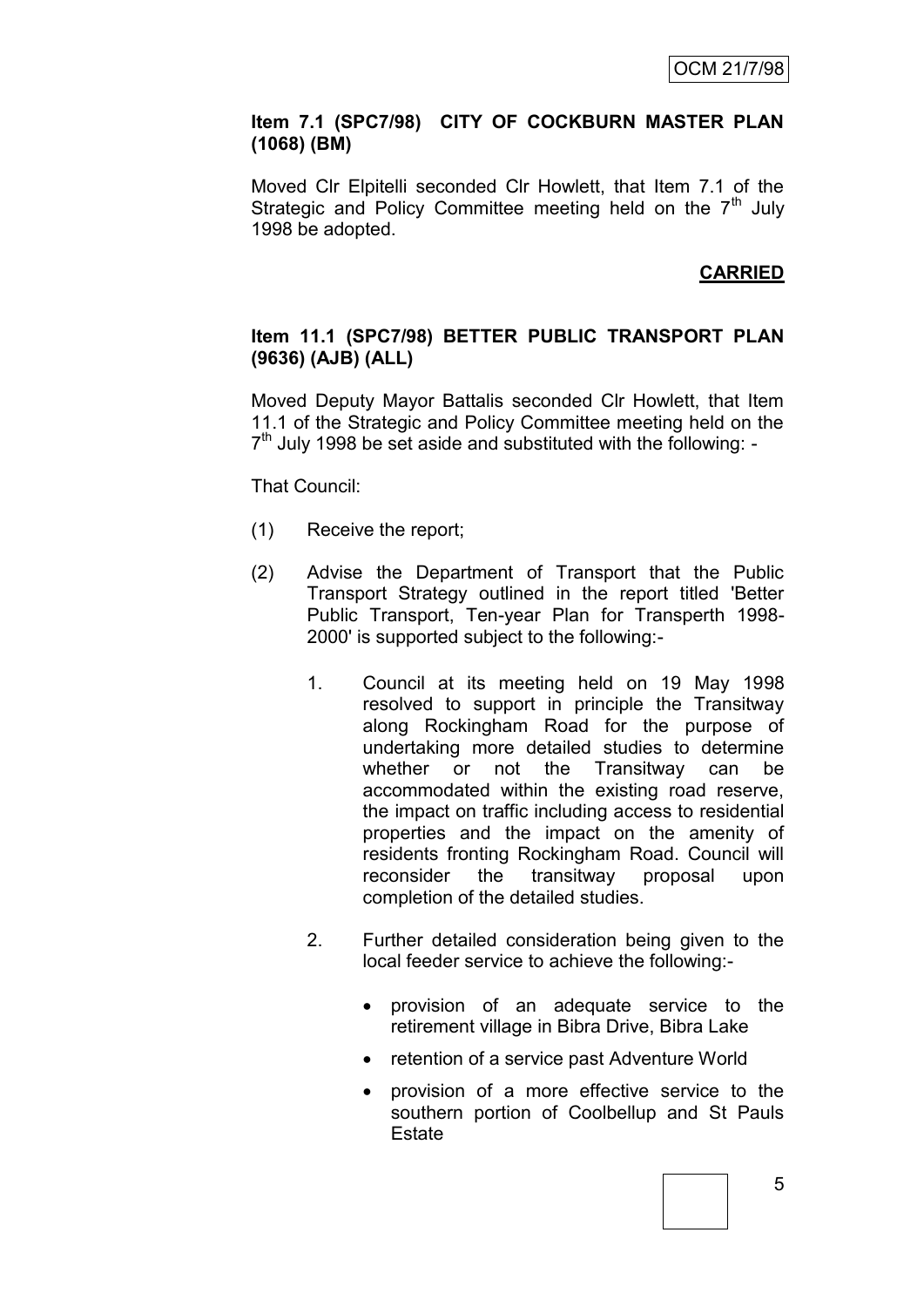- re-routing of services through Cockburn Waters to achieve greater access
- re-routing of the Hamilton Road service in part to provide a connection between Cockburn Waters and the Phoenix Park Shopping Centre and associated facilities.
- East west links within the City of Cockburn with particular emphasis on connection to the beaches.
- 3. New bus routes be planned in close consultation with Council officers.
- 4. The Department of Transport agreeing to contribute to the cost of providing or relocating infrastructure necessary for the implementation of new routes. This would include items such as bus shelters, signs, lighting, paths, road widenings at bus stops, road markings, etc.
- 5. Introduce as a matter of priority a high frequency limited stops bus service between Perth and Thomsons Lake until such time as the railway is operational. This service could originate from the Gateways Shopping Centre at Thomsons Lake which will be completed in March 1999.
- 6. Whilst not necessarily within the 10 year period, plan for a possible future extension of the metro rail system between Fremantle and Thomsons Lake.
- (3) Advise the Department of Transport, that Council:
	- 1. Strongly supports the extension of the Metro Rail System to Thomsons Lake as part of the future Rockingham/Mandurah service and considers that a freeway bus service will not provide the level of service, the capacity or have the reliability to effectively serve the residential communities within the freeway corridor;
	- 2. Stage 1 of the Metro Rail Service to Thomsons Lake should be constructed as a matter of priority with completion earlier than the Government's previous commitment of 2005.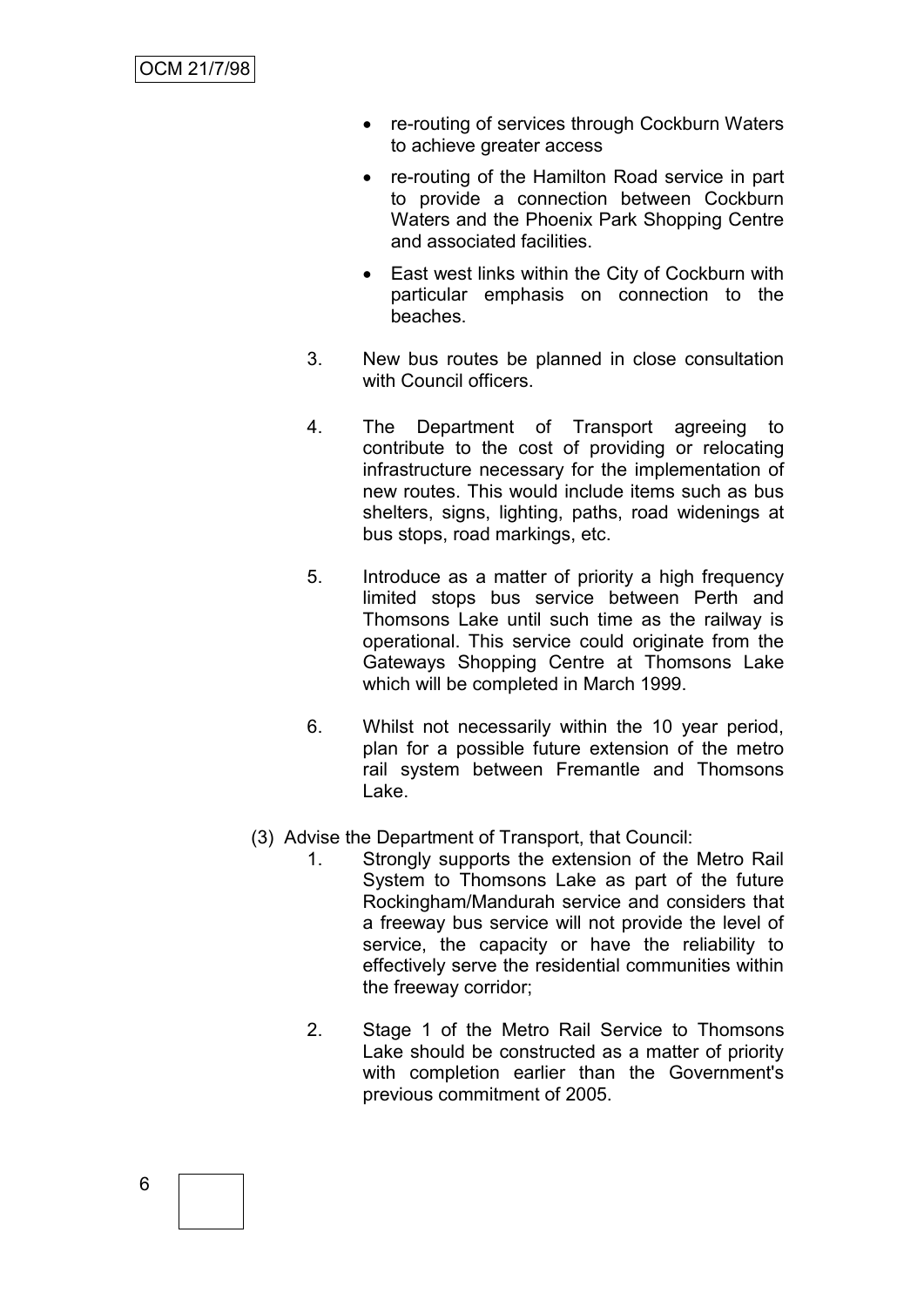- 3. The provision of metro rail is an integral and essential element of the Thomsons Lake City Centre proposal.
- (4) Provide a copy of the Agenda report and relevant attachments to the Department of Transport.

#### **CARRIED**

#### **Item 12.1 (SPC7/98) PROPOSED SCHEME AMENDMENT NO. 188 - JANDAKOT GROUNDWATER PROTECTION POLICY (92188) (AG)**

Moved Clr Howlett seconded Clr Gianoli, that Item 12.1 of the Strategic and Policy Committee meeting held on the  $7<sup>th</sup>$  July 1998 be adopted.

#### **CARRIED**

CLR ELPITELLI WISHED HIS VOTE AGAINST THE MOTION TO BE RECORDED.

#### **Item 16.1 (SPC7/98) PROPOSED AMENDMENTS TO LOCAL LAWS (8950) (DMG)**

Moved Clr Lees seconded Clr Hunt, that Item 16.1 of the Strategic and Policy Committee meeting held on the  $7<sup>th</sup>$  July 1998, be deferred to the August Council Meeting.

#### **CARRIED**

#### **Item 18.2 (SPC7/98) MANAGEMENT COMMITTEE AGREEMENTS (1054) (CLR HOWLETT)**

Moved Clr Howlett seconded Clr Gianoli, that Item 18.2 of the Strategic and Policy Committee meeting held on the  $7<sup>th</sup>$  July 1998, be set aside and substituted with the following: -

That:

(1) the matter of Management Committee Agreements be referred to the Community Development Committee for further consideration in order to address concerns arising from current negotiations with various community organisations; and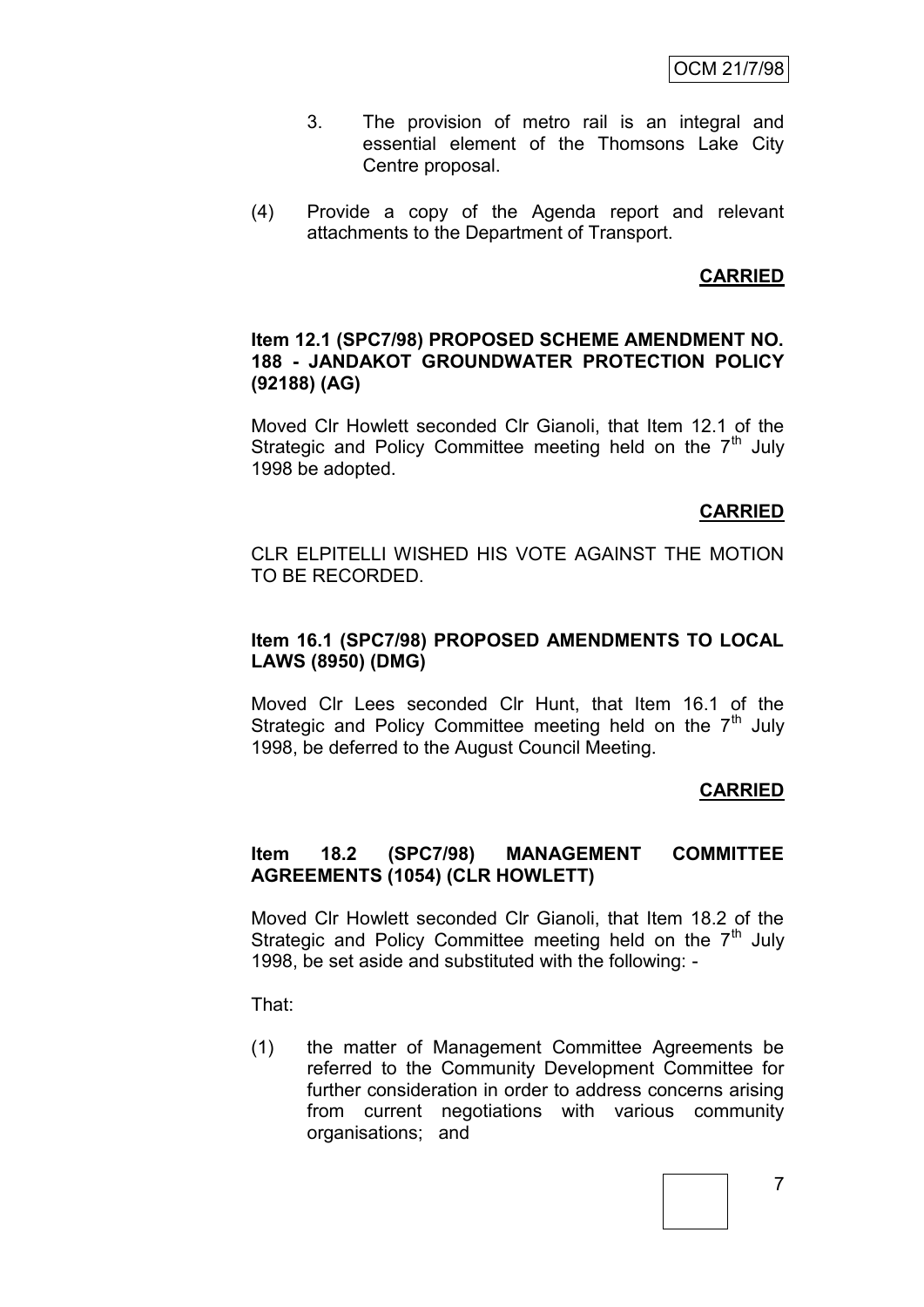(2) the role of the Domestic Sports Council and Recreation Advisory Committee be reviewed in order to reflect current community expectations and Council's customer focus.

**CARRIED**

AT THIS POINT THE TIME BEING 8:04PM, CLR GIANOLI LEFT THE MEETING HAVING PREVIOUSLY DECLARED A FINANCIAL INTEREST IN THE FOLLOWING ITEM.

# **Item 15.2 (SPC7/98) PACKHAM URBAN DEVELOPMENT AREA - PUBLIC OPEN SPACE PAYMENT (SMH) (9235)**

Moved Clr Howlett seconded Clr Elpitelli, that Item 15.2 of the Strategic and Policy Committee meeting of the  $7<sup>th</sup>$  July 1998 be adopted.

#### **CARRIED**

AT THIS POINT THE TIME BEING 8:05PM, CLR GIANOLI RETURNED TO THE MEETING.

#### **8.3 (OCM7/98) - Community Development Committee Report - 14/7/98 (1052)**

Moved Clr McNair seconded Clr Howlett, that the report of the Community Development Committee meeting held on the 14<sup>th</sup> July 1998 be received and the recommendations therein adopted, with the exception of items 7.2, 7.3, 13.1, 13.2, 14.2, 17.3, 17.4, 18.2, 20.1, 21.3, 21.7 and 23.3 which are to be dealt with separately.

#### **CARRIED**

#### **DECLARATION OF FINANCIAL INTEREST**

The Chief Executive Officer read aloud the following written declarations received: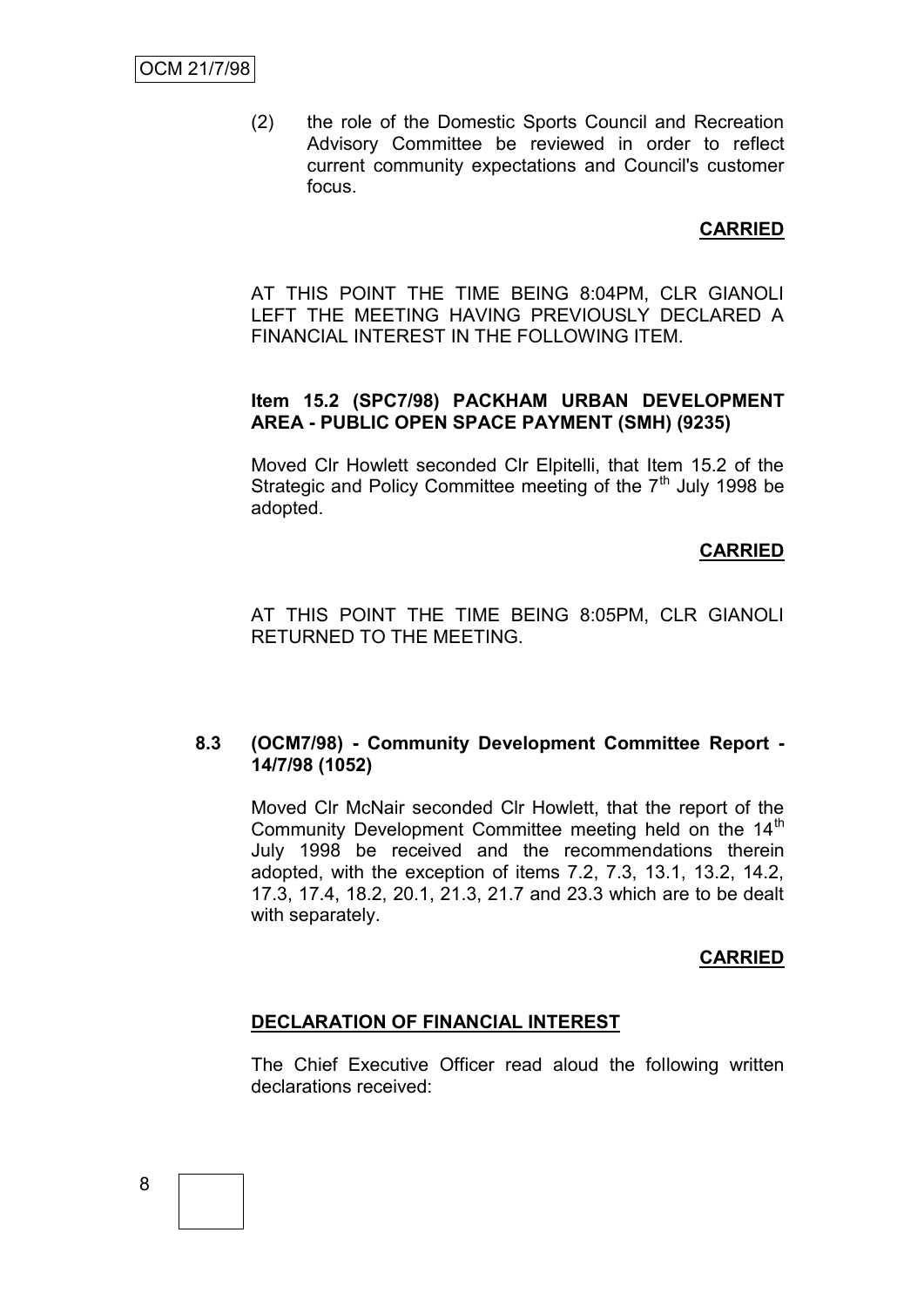**Clr Gianoli** declared a financial interest in Item 7.3. The nature being that Evans & Gianoli of which he is a partner, is acting for some of the Owners as Development Managers.

**Clr Gianoli** declared a financial interest in Item 20.1. The nature being that Southside Realty of which he is a partner, has acted for Urban Focus as Selling Agent.

**Clr Gianoli** declared a financial interest in Item 21.7. The nature being that Southside Realty of which he is a partner, is the Managing Agent for the adjoining Units.

#### **DECLARATION OF FINANCIAL INTEREST**

The **Chief Executive Officer** declared a financial interest in Item 10.4 The nature being that he lives and owns property in Gerald Road.

The **Chief Executive Officer** declared a financial interest in Item 21.6. The nature being that his wife owns property adjacent to the Centre.

#### **Item 7.2 (CDC7/98) LAND PURCHASE AND SWAP COCKBURN SOUND LOCATION 4308 PORTION LOT 677 AND LOT 147 YANGEBUP ROAD AND BEELIAR DRIVE, JANDAKOT (450008) (KJS)**

Moved Clr Lees seconded Clr McNair, that Item 7.2 of the Community Development Committee meeting held on the 14<sup>th</sup> July 1998 be adopted.

#### **CARRIED BY ABSOLUTE MAJORITY OF COUNCIL**

#### **Item 14.2 (CDC7/98) RECREATION ADVISORY COMMITTEE (8162) (LJCD)**

Moved Clr McNair seconded Clr Gianoli, that Item 14.2 of the Community Development Committee meeting held on the  $14<sup>th</sup>$ July 1998 be adopted.

#### **CARRIED BY ABSOLUTE MAJORITY OF COUNCIL**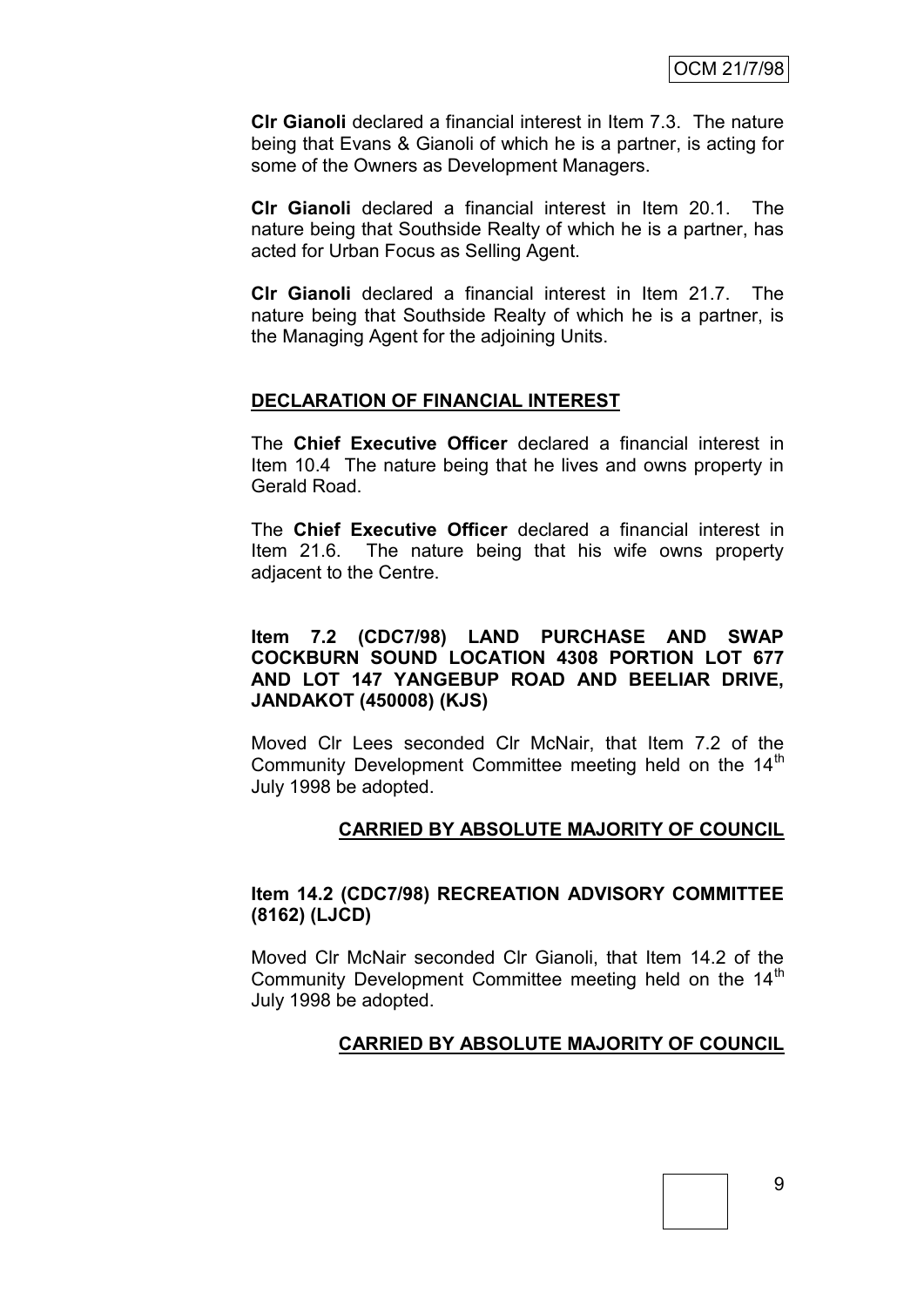#### **Item 17.3 (CDC7/98) COOLBELLUP SPORTING ASSOCIATION (1101743) (RA) (NORTH)**

Moved Clr Lees seconded Clr Lee, that Item 17.3 of the Community Development Committee meeting held on the 14<sup>th</sup> July 1998 be adopted.

#### **MOTION LOST**

CLR LEE REQUESTED THAT HIS VOTE IN FAVOUR OF THE MOTION BE RECORDED.

Moved Clr Hunt seconded Clr Waters, that Item 17.3 of the Community Development Committee meeting held on the 14<sup>th</sup> July 1998 be set aside and substituted with the following: -

That Council:

- (1) write off the outstanding debt of \$10,762 owed by the Coolbellup Sporting Association and provide a one off subsidy of \$1,600 for 1 year for the Coolbellup Junior Football Club's use of the Tom Greengrass Pavilion facilities on condition that the Coolbellup Sporting Association; Coolbellup Amateur Football Club and Coolbellup Junior Football Club provide a quarterly statement of their accounts for Council inspection; and
- (2) a report be prepared to address the status of the new User Management Agreement and to address any anomalies that exist with current practices and procedures of Council in respect to the utilisation by clubs and groups of Council buildings and active reserves.

#### **MOTION LOST DUE TO LACK OF ABSOLUTE MAJORITY**

Moved Deputy Mayor Battalis seconded Clr Howlett, that Item 17.3 of the Community Development Committee meeting held on the 14<sup>th</sup> July 1998 be deferred to the August CDC meeting for further consideration.

# **CARRIED**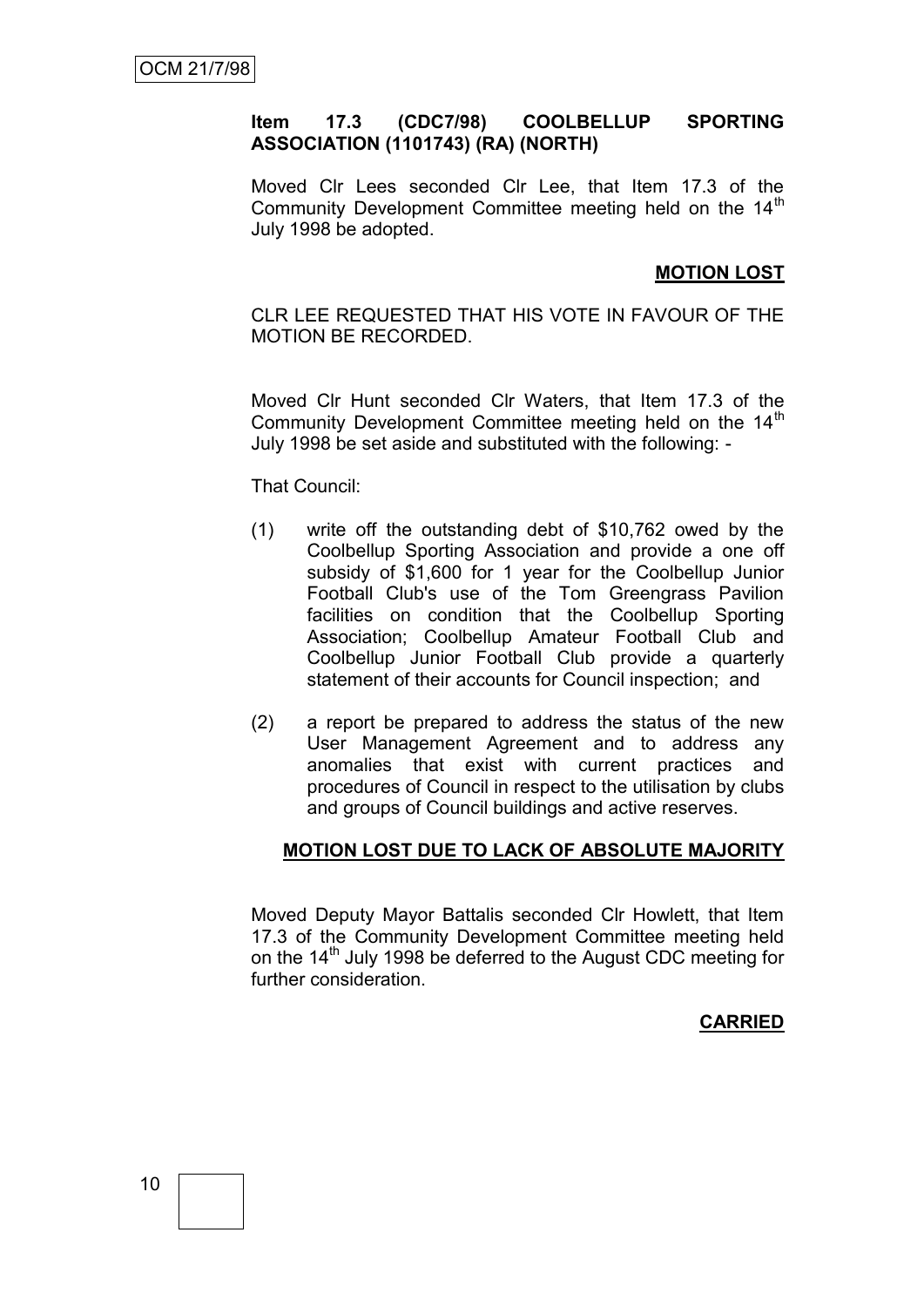#### **Item 17.4 (CDC7/98) DEBT WRITE OFF - MRS PARTINGTON/MRS STACEY (5650) (KL)**

Moved Clr Howlett seconded Clr Lees, that Item 17.4 of the Community Development Committee meeting held on the 14<sup>th</sup> July 1998 be adopted.

#### **CARRIED BY ABSOLUTE MAJORITY OF COUNCIL**

#### **Item 18.2 (CDC7/98) AMENDMENT TO DELEGATED REGISTER: DELEGATION DA - PD15 HEALTH ACT 1911 - AUTHORISATION OF DEPUTIES (1050) (1054) (WJH) (ALL)**

Moved Clr Howlett seconded Clr McNair, that Item 18.2 of the Community Development Committee meeting held on the  $14<sup>th</sup>$ July 1998 be adopted.

#### **CARRIED BY ABSOLUTE MAJORITY OF COUNCIL**

#### **Item 21.3 (CDC7/98) HOME OCCUPATION (MINING VEHICLE ENGINE REPAIRS) - LOT 3 MUIR COURT, BANJUP - OWNER/APPLICANT: L CRANNAGE (5514613) (MT) (EAST) (MAP NO 21)**

Moved Clr Lees seconded Clr Elpitelli, that Item 21.3 of the Community Development Committee meeting held on the 14<sup>th</sup> July 1998 be deferred to the August CDC meeting for further consideration.

#### **CARRIED**

#### **Item 23.3 (CDC7/98) BREACH OF HEALTH (FOOD HYGIENE) REGULATIONS - R MURRAY, BIBRA LAKE BURGER VAN - SOUTHERN CARPARK, BIBRA LAKE - PROPRIETOR: R MURRAY (6202) (1101399) (DD) (NORTH)**

Moved Clr Lee seconded Clr Elpitelli, that Item 23.3 of the Community Development Committee meeting held on the 14<sup>th</sup> July 1998 be set aside and substituted with the following: -

That :

(1) Council prosecute the proprietor of the Bibra Lake Burger Van for breaching Regulation 7(1)(a) of the Health (Food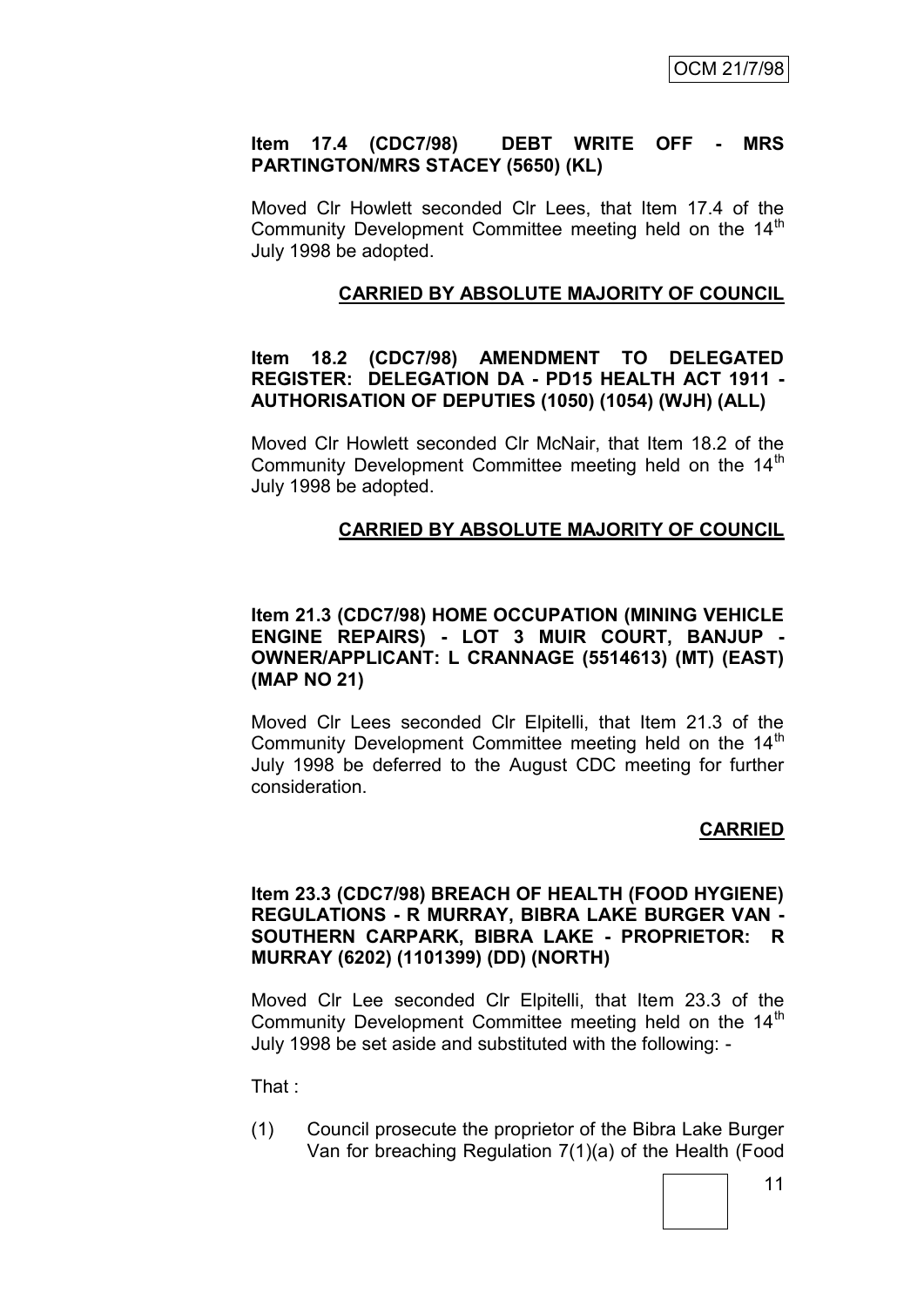Hygiene) Regulations 1993 for failing to keep the food vehicle in a clean and sanitary condition;

- (2) Council prosecute the proprietor of the Bibra Lake Burger Van for breaching Regulation 24(1)(e) of the Health (Food Hygiene) Regulations 1993 for failing to wear enclosed footwear whilst operating a food premises.;
- (3) the matter relating to the revocation of the Eating House and Stall Holders Licences be resubmitted for further consideration to the CDC meeting of October '98.

#### **CARRIED**

AT THIS POINT THE TIME BEING 8:36PM, CLR GIANOLI LEFT THE MEETING HAVING PREVIOUSLY DECLARED A FINANCIAL INTEREST IN THE FOLLOWING MATTERS.

#### **Item 7.3 (CDC7/98) CONSTRUCTION OF BEELIAR DRIVE/SPEARWOOD AVENUE TO WATSON ROAD (450953) (AJB/BKG)**

Moved Clr Waters seconded Clr McNair, that Item 7.3 of the Community Development Committee meeting held on the  $14<sup>th</sup>$ July 1998 be adopted.

#### **CARRIED**

#### **Item 20.1 (CDC7/98) STAGE 9 PACKHAM SUBDIVISION - LOT 12, PART LOT 11, PART LOT 10 AND PART LOT 41 ROCKINGHAM ROAD, SPEARWOOD - OWNERS: VARIOUS - APPLICANT: URBAN FOCUS (107534) (SA) (COASTAL)**

Moved Clr McNair seconded Clr Howlett, that Item 20.1 of the Community Development Committee meeting held on the 14<sup>th</sup> July 1998 be adopted.

#### **CARRIED**

#### **DECLARATION OF FINANCIAL INTEREST**

**Clr Pecotic** declared a financial interest in Item 21.7. The nature being that he has recently been appointed Accountant to the owners.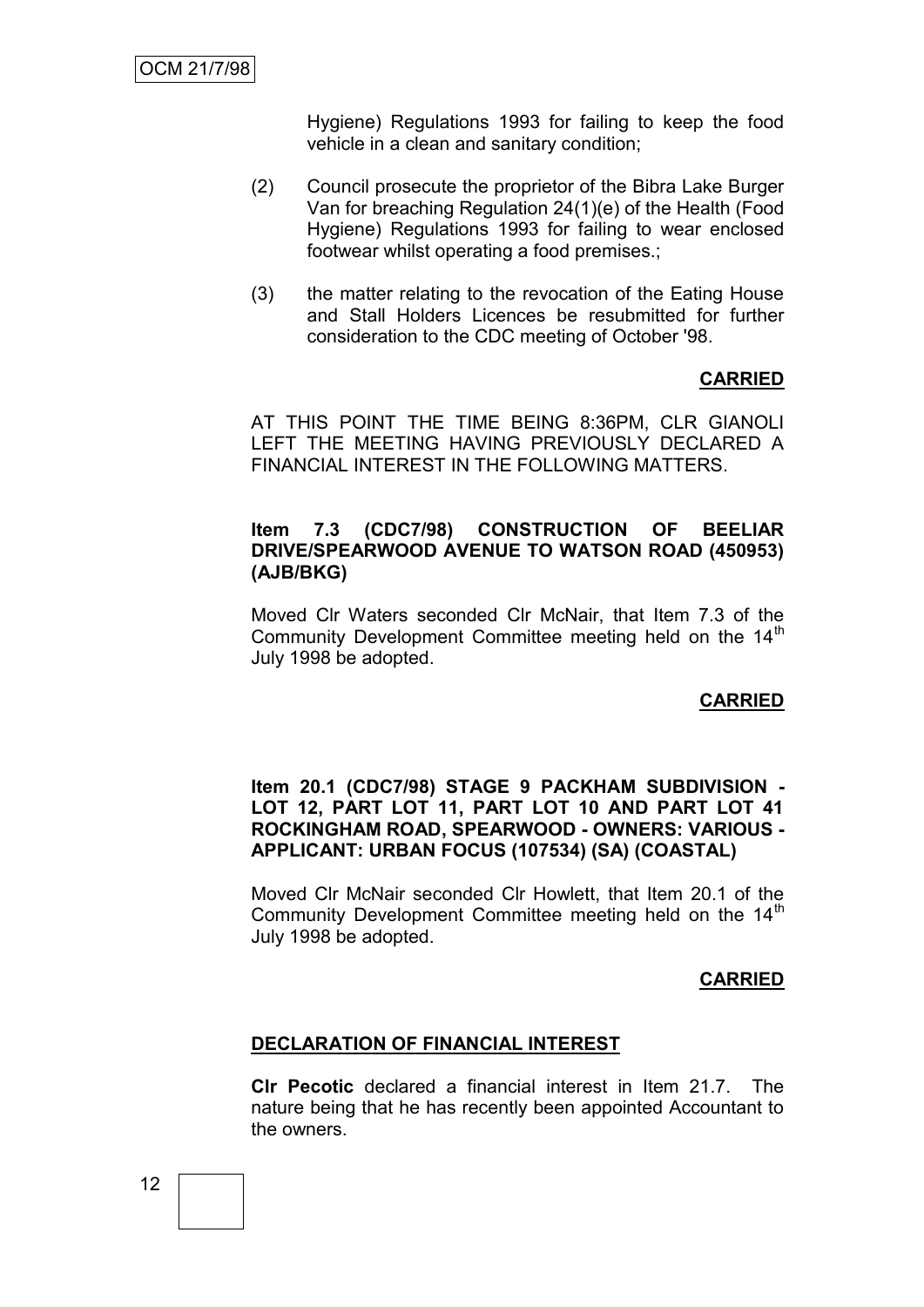AT THIS POINT THE TIME BEING 8:37PM, CLR PECOTIC LEFT THE MEETING.

**Item 21.7 (CDC7/98) PROPOSED MOTOR VEHICLE REPAIR STATION (TUNING WORKSHOP) - LOT 501, UNIT 4/54**  ROCKINGHAM ROAD, HAMILTON HILL **OWNER/APPLICANT: P SARDELIC (2211896) (MT) (WEST) (MAP 2)**

Moved Clr McNair seconded Clr Howlett, that Item 21.7 of the Community Development Committee meeting held on the 14<sup>th</sup> July 1998 be adopted.

#### **CARRIED**

AT THIS POINT THE TIME BEING 8:38PM, CLRS GIANOLI AND PECOTIC RETURNED TO THE MEETING.

#### **DECLARATION OF FINANCIAL INTEREST**

**Clr Elpitelli** declared a financial interest in Items 13.1 and 13.2. The nature being that he is a Director of the Company CMS, that is submitting a tender for the building of these facilities.

AT THIS POINT THE TIME BEING 8:38PM, CLR ELPITELLI LEFT THE MEETING.

#### **Item 13.1 (CDC7/98) ATWELL RESERVE SPORTING COMPLEX - REGISTRATIONS OF INTEREST (8146) (JR) (EAST)**

Moved Clr McNair seconded Clr Howlett, that Item 13.1 of the Community Development Committee meeting held on the  $14<sup>th</sup>$ July 1998 be adopted.

#### **CARRIED**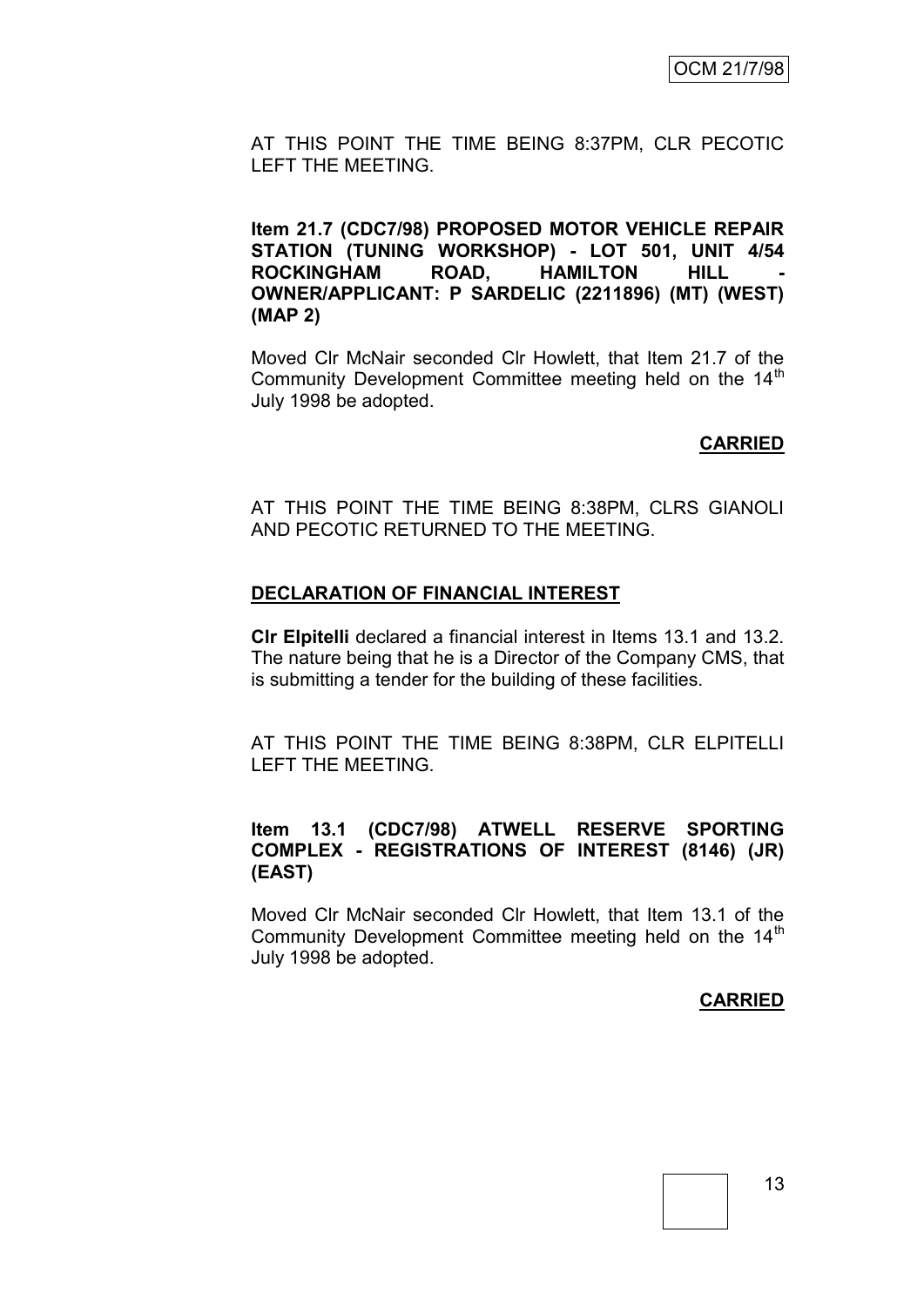#### **Item 13.2 (CDC7/98) SOUTH LAKE LEISURE CENTRE - GYMNASIUM ADDITIONS (8143) (JR) (EAST)**

Moved Clr McNair seconded Clr Howlett that Item 13.2 of the Community Development Committee meeting held on the 14<sup>th</sup> July 1998 be adopted.

#### **CARRIED**

AT THIS POINT THE TIME BEING 8:39PM, CLR ELPITELLI RETURNED TO THE MEETING.

#### **8.4 (OCM7/98) - 1998 Queen's Birthday Honours List (2230) (DMG)**

#### **RECOMMENDATION**

That Council resolve that a letter of congratulations be sent under the Mayor's signature, acknowledging Council's Co-Ordinator – Family Day Care, Mrs June Barton, on her receipt of an OAM in the recent Queen's Birthday Honours List.

#### **COUNCIL DECISION**

Moved Clr Waters seconded Clr Elpitelli, that the recommendation be adopted.

**CARRIED**

#### **9. ADMINISTRATION**

**9.1 (OCM7/98) - Urban Development Institute of Australia (U.D.I.A.) State Conference - Busselton W.A. 3rd - 5th September, 1998 (9802) (DMG)**

#### **RECOMMENDATION**

That Council resolve to nominate Mayor Grljusich to attend the U.D.I.A. State Conference to be conducted at Busselton from  $3<sup>rd</sup> - 5<sup>th</sup>$ September, 1998.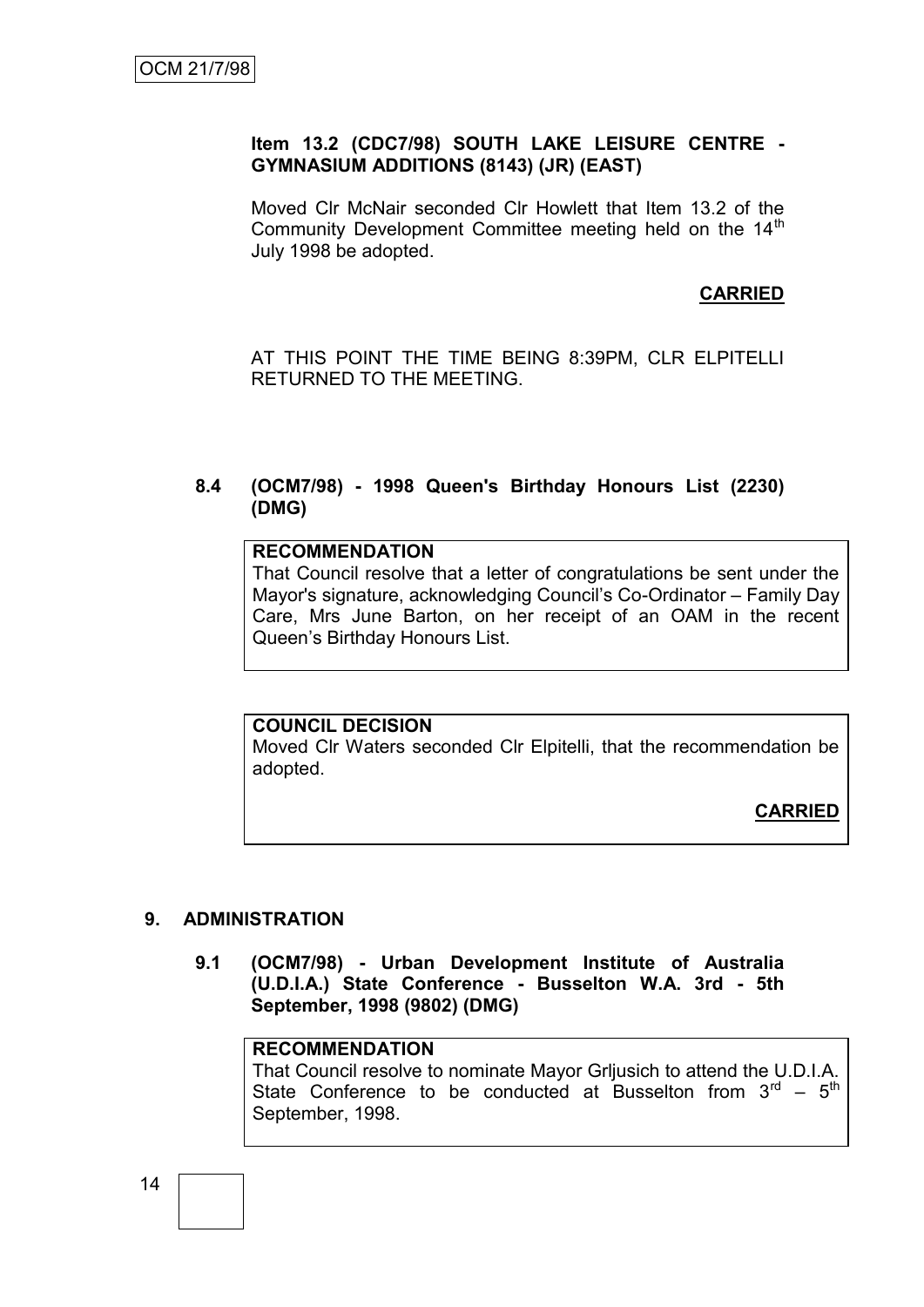# **COUNCIL DECISION**

Moved Clr Waters seconded Clr Howlett, that the recommendation be adopted.

**CARRIED**

# **9.2 (OCM7/98) - Delegate - Fremantle/Cockburn Enterprise Agency (1054) (DMG)**

# **RECOMMENDATION**

That Council resolves to appoint Clr **with the contract contract contract** as its representative to the Fremantle - Cockburn Enterprise Agency.

# **COUNCIL DECISION**

Resolved that Clr Waters be appointed as Council's representative to the Fremantle-Cockburn Enterprise Agency.

**CARRIED**

# **10. PETITIONS**

Nil

# **11. MOTIONS OF WHICH PREVIOUS NOTICE HAS BEEN GIVEN**

Nil

#### **12. NOTICE OF MOTIONS FOR CONSIDERATION AT THE FOLLOWING MEETING IF GIVEN DURING THE MEETING**

Nil